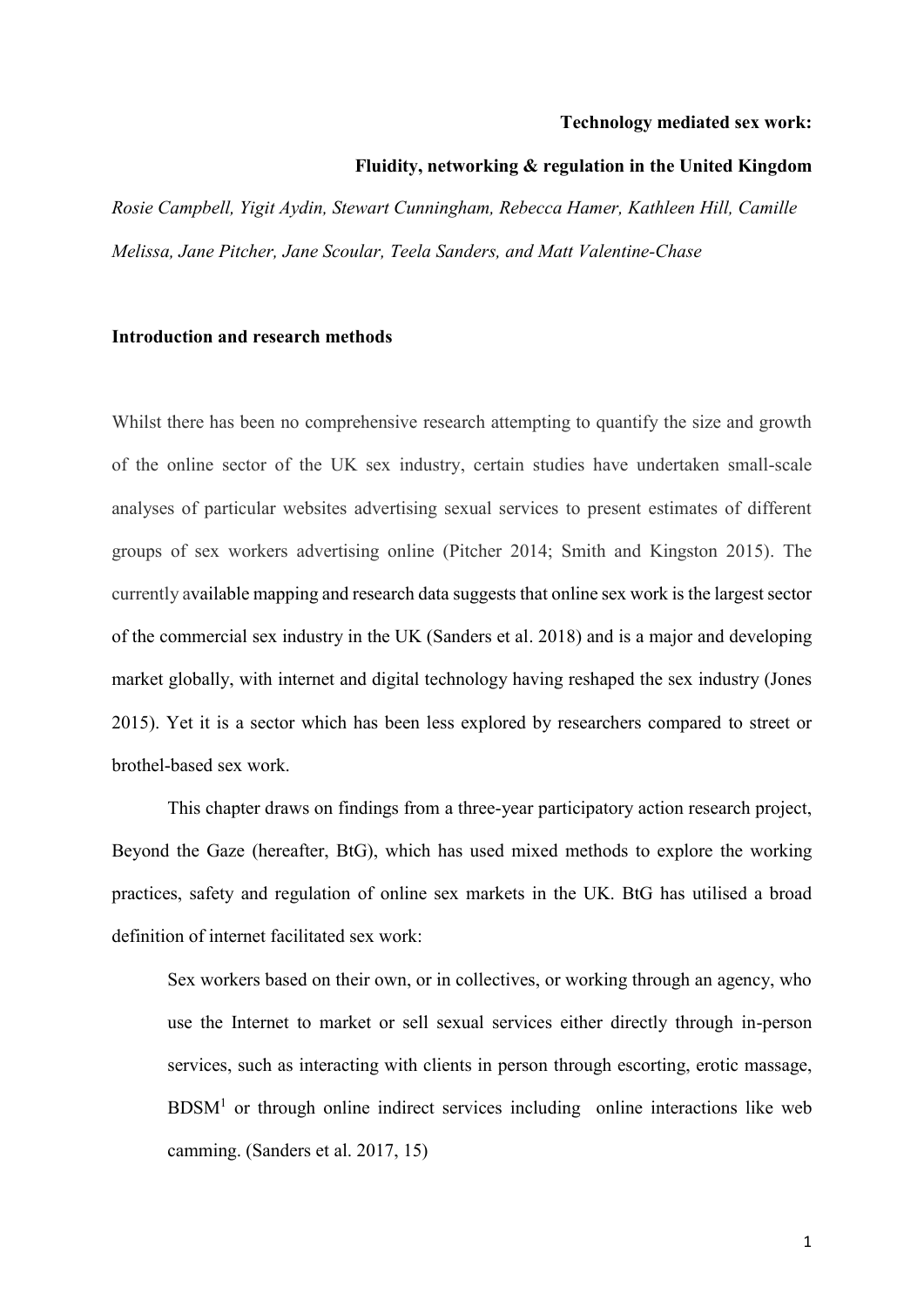This definition purposefully distinguishes between those who work as escorts and /or BDSM specialists providing services to their clients in person (direct services) but who use the internet for advertising and marketing and sex workers who provide technology-mediated indirect services, like webcamming<sup>2</sup>, phone sex chat<sup>3</sup> or instant message<sup>4</sup>.

*Internet Sex Work*, the book based on BtG's findings (Sanders et al. 2018), details the landscape of internet-based sex work in the UK with a focus on the micro-practices of sex work online, new sex markets that have emerged and how these markets are organised. The book examines new forms of crimes against sex workers facilitated by the online environment, the safety strategies utilised by online workers and the legal regulation of the sector. In this chapter, we focus on illustrating how the internet has created new marketing strategies and shaped work patterns, particularly enabling flexible work with a high degree of mobility and fluidity over time, space, and job roles. We explore how sex workers are using virtual spaces, social media and other online platforms and applications to establish and cement professional and peer support networks, some based around safety but equally around collegiate or social chat as well as advocacy and activism. We will conclude by overviewing how the governance of sex work, particularly through policing, currently intersects with the online sex work world in the UK. Drawing on data from extensive interviews with police from across fifteen UK police forces, we overview how UK policing is in its infancy in terms of engaging with online markets and accessing the extensive information about the commercial sex industry that feature on website platforms. Yet sex trafficking and modern slavery<sup>5</sup> is the current focus within UK policing with respect to online commercial sex work markets, leading us to reflect on the extent to which police services address other crimes against sex workers and harms that exist online as identified by online sex workers.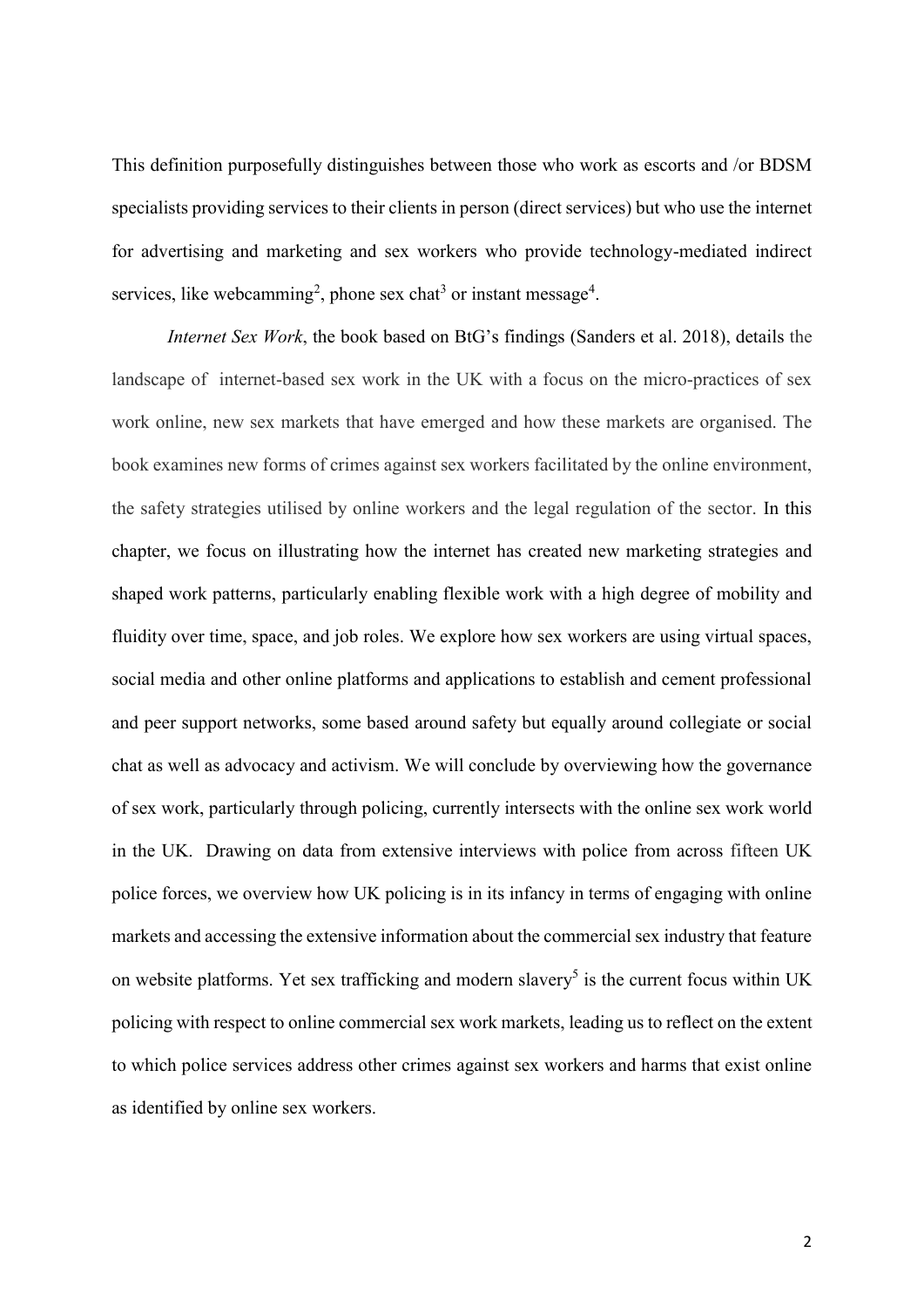Funded by the Economic and Social Research Council, BtG's overall aim was to understand how the internet has shaped sex work, including the working practices in internetbased sex markets within the broader processes of UK regulation and policing. BtG was a threeyear project which commenced in September 2015, with fieldwork and data collection taking place between December 2015 and March 2017 and dissemination and impact activity taking place between September 2017 to September 2018. A participatory action research project with sex workers forming part of the research team, BtG used a mixed methods approach with key methodological strands comprising desk research to map online spaces where sex workers market and/or provide services, semi-structured interviews with sixty-two sex workers of all genders who use the internet for their work, semi-structured interviews with fifty-six police representatives from police services across the UK, and twenty-one individuals, including managers, webmasters, or moderators of online advertising platforms/ forums/safety schemes for sex workers, plus other experts on online regulation of commercial sexual services. Three online surveys were carried out: the first with 641 internet-based sex workers, the second with 1,323 customers of sex workers using the internet, and the third with 49 projects providing support to online sex workers.

These sex worker and the customer surveys are the largest of their kind to be carried out to date in the UK and reveal the characteristics and regulation of contemporary sex work, particularly for independent escorts and webcammers. Ethical approval was obtained for the study and measures put in place to protect the anonymity of all participants and enable informed consent. Here we draw on data from the sex worker and police interviews, which at the time of writing constitute the most comprehensive study of UK policing of online commercial sex work markets, and also data from the sex worker survey. Amongst the respondents, nearly threequarters (73.5%; n=469) were female; 19.4% (n=124) were male; 3% (n=19) were transgender, with transwomen in the majority  $(n=17)$ ; 2.9%  $(n=18)$  were non-binary or intersex. Over half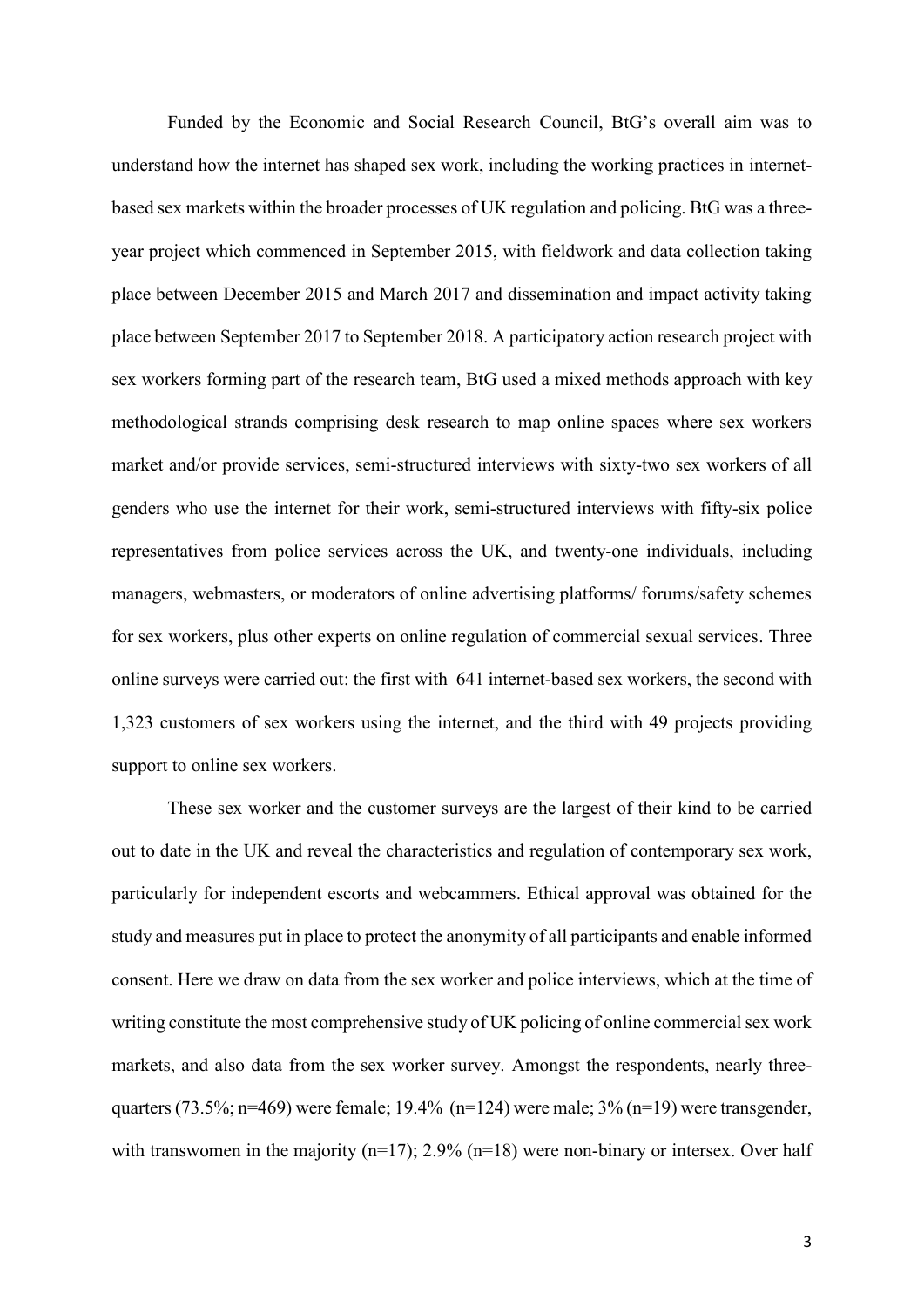of respondents were aged between 25 and 44,  $36.8\%$  (n=236) were 25-34,  $26.5\%$  (n=170) were 35-44, 20.4% (n=131) were 18-24, only one respondent was under 18; 11.1% (n=71) were 45- 54 and 4.7% (n=30) were 55 or over. The majority of respondents (87.2%, n=559) were white; 5% (n=32) were of mixed ethnicity; 2.7% (n=17) were Asian/Asian British and the same number Black/Black British. Nearly 15% (n=94) of respondents were of non-UK nationality.

### **Fluidity and postmodern online sex work**

internet-based sex markets have become pervasive (Sanders 2005, 2008), facilitated by computer-mediated communication through email, chat-rooms, social media forums and webbased advertising. As Ray (2007a) and others have noted, the internet has had a substantial impact on the way in which independent sex workers, as well as escort agencies and sometimes massage parlours, advertise their services. Research about how the internet is used within commercial sex transactions and marketing illustrates that digital technology has not only changed how sex workers and clients communicate with one another, but also their social relationships, with the development of 'cyber communities' of both sex workers and customers (Sharp and Earle 2003; Walby 2012; Pitcher 2015). Cooper (2017) has noted the liminality of contemporary sex work spaces in terms of both its ambiguous legal status— with aspects of legality and illegality— and its occupation, often simultaneously, of physical and virtual space, particularly for online sex work. One of the characteristics of online sex work further highlighted by BtG is its fluid, liminal, and mobile nature. The majority of sex workers who took part in the BTG survey (96% n=615) worked in independent indoor sectors as independent sex workers/escorts, webcam workers, or providers of sexual massage or BDSM services.

Many provided different forms of direct and indirect online sex work, moving between sectors according to need with flexibility facilitated by the internet. Nearly three-fifths of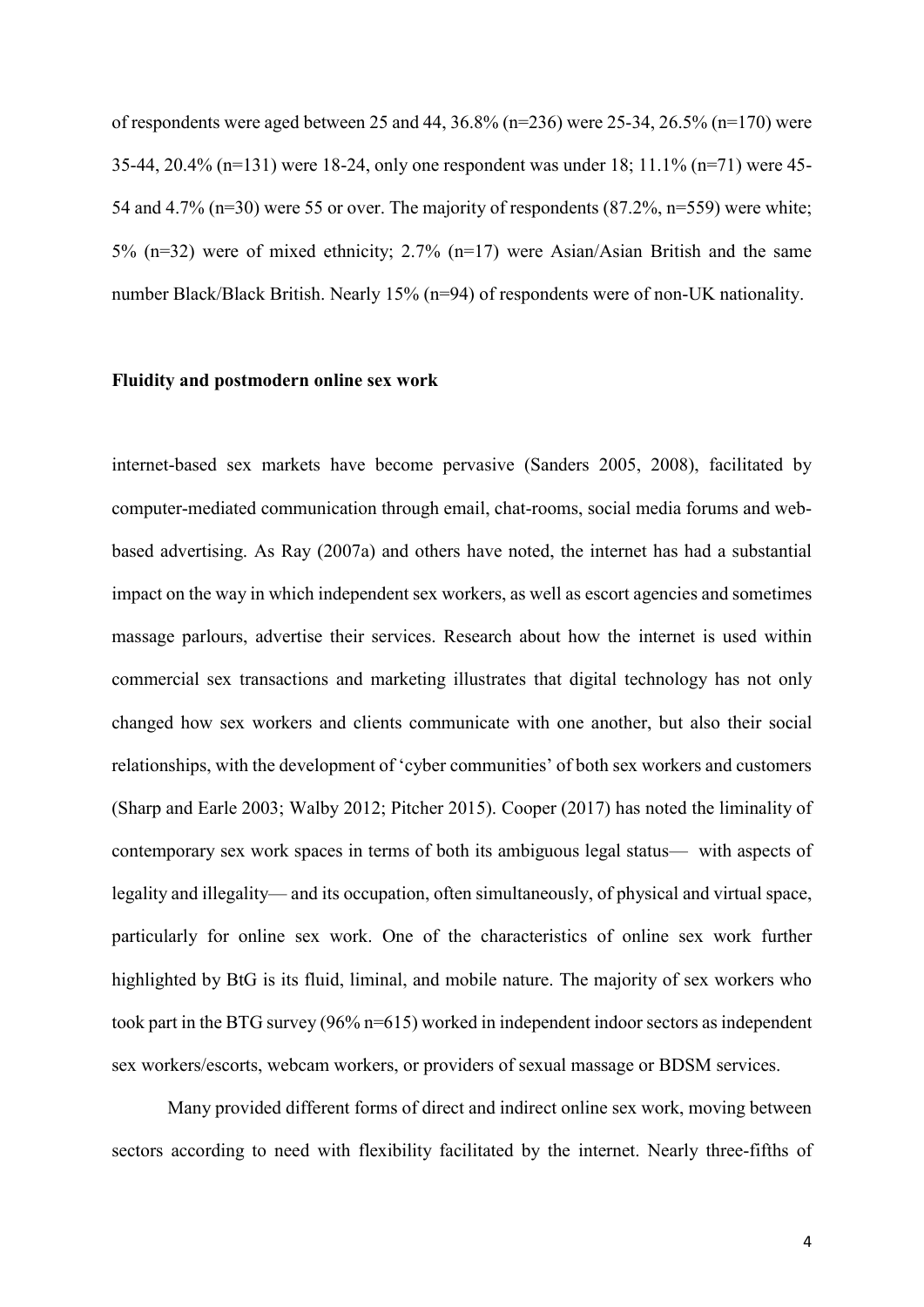independent sex workers/escorts undertook some other form of sex work, particularly BDSM (27.8%; n=132), webcamming (26.8%; n=127) and phone sex work (23.4%; n=111). There was a substantial overlap between webcam and phone workers, with 59.8% (n=152) of webcam workers also undertaking phone sex work. Half (n=127) also worked in independent sex work/escorting. Other sex work jobs included adult film, modelling agency work, brothel work, exotic dance, and street sex work. The maximum number of sectors worked in was nine, with the average (mean) number of sectors being two. Yet it was still more common for respondents to work in only one sector, as was the case for 41.7% of respondents (n=267), particularly those based in independent sex work/escorting.

Online and digital technology has facilitated more mobile and flexible forms of sex work. Some survey respondents were highly mobile, moving geographically for work to provide services in different parts of the country. Some described how they travelled for work regularly, either to day appointments across their region of residence and/or to other regions, or staying in hotels or renting a property for work in the UK or other countries for a longer period. Such 'touring' has been further facilitated by the internet's enabling sex workers to update their profile to include temporary locations, access marketing sites with national and international reach, and make appointments. Some people worked for bursts of time rather than on a regular basis. Sanders et al. (2018) described how certain simple functionality of online advertising platform and profiles enable this fluid interaction with the customer base, giving individuals more choice over when and where they work. Levels of control over their businesses were high given that a minority of sex workers in the BtG pay a third party to assist them in any aspect of their work, with the exception of advertising platforms paid to market profiles. Working conditions were largely considered to be enhanced due to the possibilities offered by digital technologies.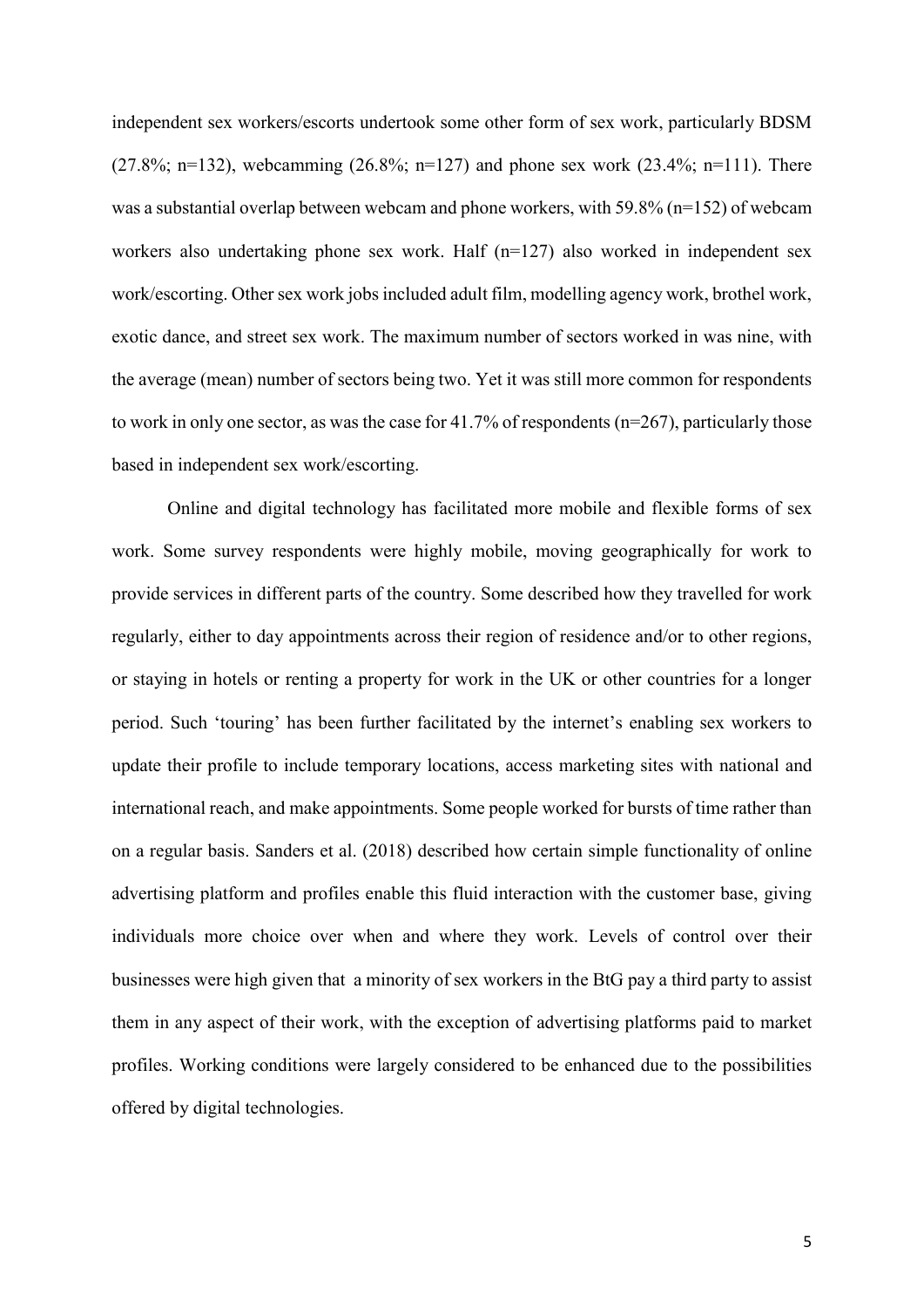Sanders et al. (2016) illustrated fluidity across sectors of the labour market for online sex workers in their survey of 240 online sex workers, among whom 45% did sex work alongside another job and 13% were current students. What we know about the demographics of work patterns also helps explain the increasingly fluid nature of sex work. Sex work is often not always the primary mode of work, and is often undertaken on a part time or sporadic basis, with sex workers using the features of digital technology, particularly advertising, to manage their time and labour. Just over one third (37%) of BtG interview participants combined sex work with employment in other areas of the labour market or with study, although 63% of interview participants reported that sex work was their only job. 34% worked in other labour sectors ranging from health and social care  $(n=5)$  to administration/clerical  $(n=4)$ , some working in more than one, and six were students.

Sanders et al. (2018) found that, for many online sex workers, online technology had provided greater control over their working conditions and an increased ability to develop their own businesses and brand online. In the BtG sex worker survey 89.4% (n=573) agreed or strongly agreed that the internet enabled sex workers to decide where to work, or when to work and 89.4% (n=573) agreed that it allowed sex workers to work independently without having to rely on third parties (89.4%; n=573). Yet some of the disadvantages of online sex worker included the increased number of hours spent managing their business online, the unpredictability of earnings as well as stigma and privacy issues, including the potential for crimes such as doxing and the misuse of information. We now turn to the marketing strategies utilised by online sex workers in the UK.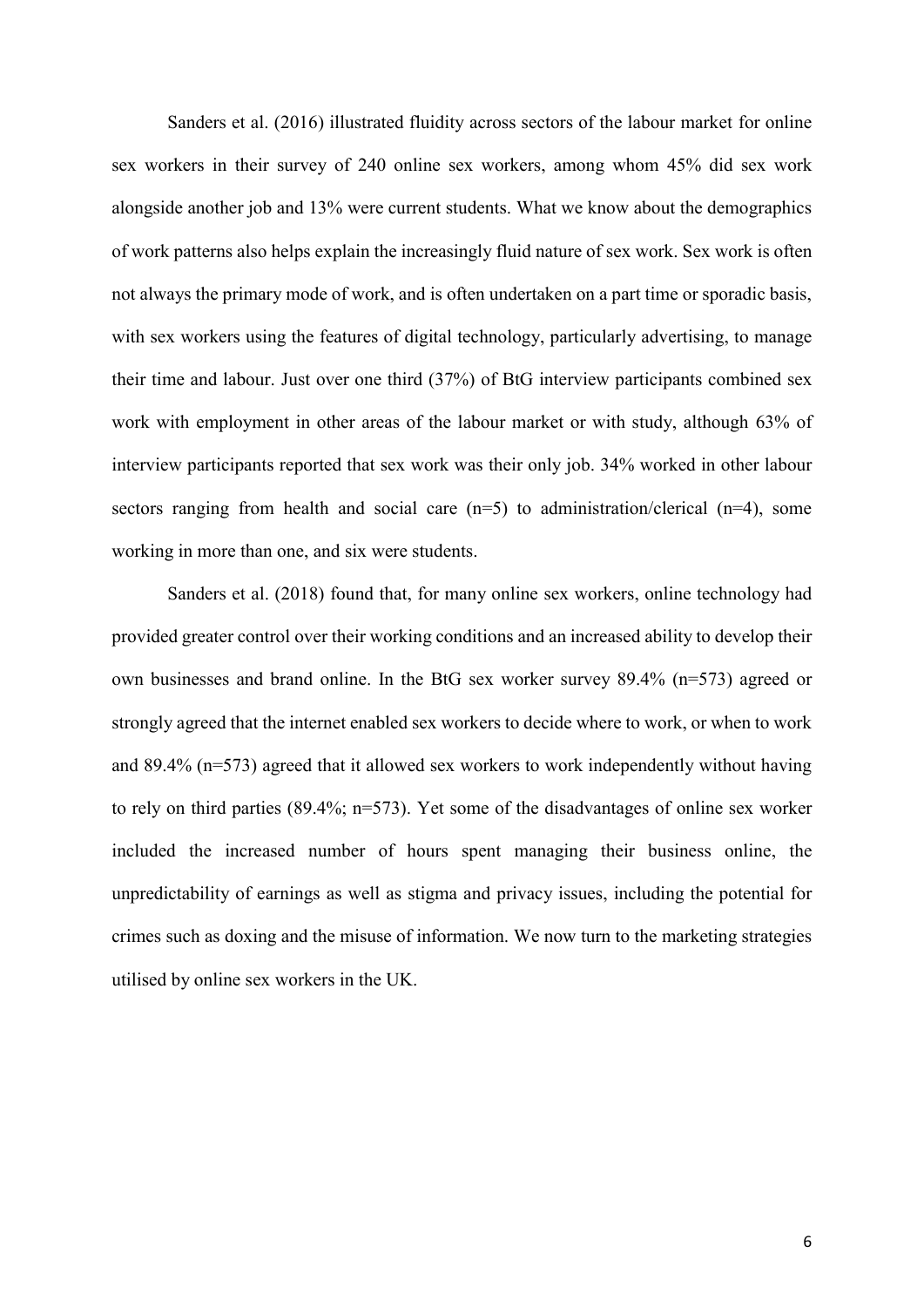## **Online spaces and marketing strategies**

Long gone are the days when sex workers relied on advertisements in the personal or classified columns of newspapers, contact magazines, cards in telephone boxes or other locations in lieu of making initial contacts with customers on street, bars, hotels, lorry parks or other physical locations. A key impact of online and digital technology on sex work over the last twenty years is the emergence of new online spaces and digital mobile communication technology which sex workers can use to advertise, screen customer and arrange face-to-face or technologically meditated exchange of services (see Cunningham et al. 2017). Most of the previous research on how sex workers advertise on the internet has been primarily based on content analysis of platforms and advertisements (Kumar et al. 2017; Lee-Gonyea et al 2009; Castle and Lee 2008; Pruitt 2005; Phua and Caras 2008; Capiola et al 2014). Tyler's (2014, 2015) is one of the few studies to combine content analysis with qualitative interviews with sex workers who advertise online, in this case by focussing on male sex workers in London. Audacia Ray, a U.S. writer and sex work activist, writing in 2007 notes that for independent sex workers "the internet has opened up a vast new world of opportunity in which different marketing styles can be tried out cheaply and easily—and changed immediately if they fail." (2007b: 46).

Our quantitative and qualitative data confirmed that there have emerged a wide range of online spaces which internet-based sex workers in the UK use to facilitate and market commercial sexual services. BtG has created a typology of twelve categories which capture such current spaces (Sanders et al 2018; Cunningham et al 2017). Across these varied online platforms, websites, and applications different business models are adapted which shape how sex workers engage with these different technologies and spaces. Here we briefly discuss five of these to illustrate the diversity and the varied marketing strategies sex workers use.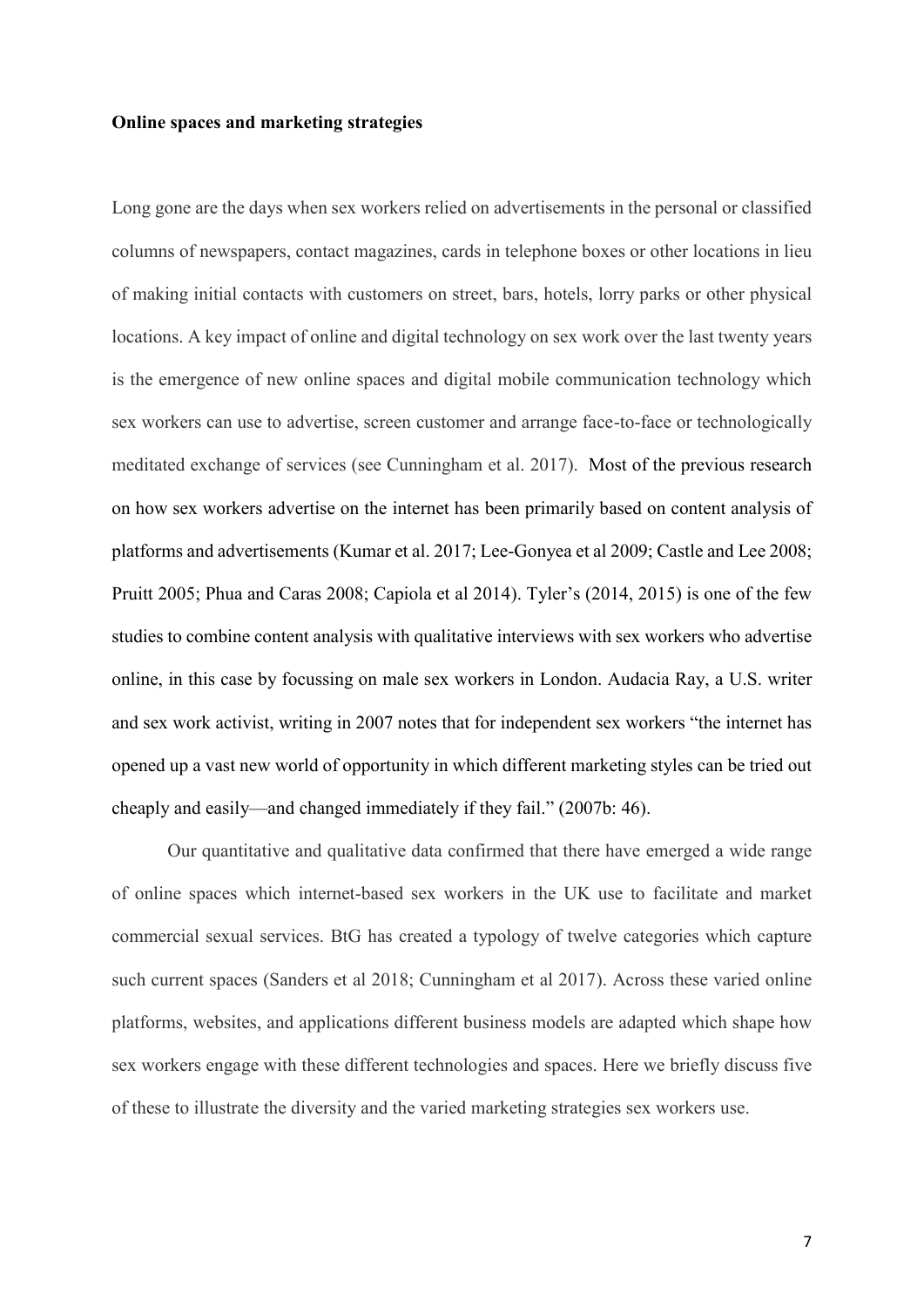Multi-service adult entertainment platforms are websites offering a range of different sex work services within the one site. Platform 1, the market-leading website in the UK, is an example of this model and was used in different ways by the vast majority of both BtG interview and survey participants. Platform 1 is a key market leader for the vast majority of UK sex workers, especially cisgender female sex workers). Our survey results show that 93.4% (n=436) of cis-female sex workers use Platform 1 to offer all kinds of services. Male sex workers use Platform 1 much less often<sup>6</sup> (33%, n=41) yet transmen (100%, n=2), transwomen  $(88.2\%, n=15)$ , and non-binary people  $(76.5\%, n=13)$  in our survey also appear to use Platform 1 in consistent numbers— although the number of respondents to the BtG survey in these gender categories was so low that no firm conclusions can be drawn on the practices of these groups of sex workers.

Escort directories/advertising platforms are third party websites that allow sex workers who offer in-person direct sex work to create profiles to advertise their services. Some are international, others focus on the national level, and still others operate at a more local level. Some charge a fee whilst others offer free profile advertising. Whilst some carry advertisements for sex workers of all genders, there was gender stratification and some were targeted at specific segments of the customer market: e.g. customers or female sex workers, customers of gay or bisexual male escorts and customers of transgender sex workers. For example, 15.6% (n=100) of our survey sample advertised on one particular site branded as for gay and bisexual escorts, which is one of the more popular sites for male sex workers advertising for male customers.

Another method utilised by some online sex workers for advertising involves an individual website where independent sex workers market themselves. This website is created and managed by the sex workers themselves or by web designers/IT specialists on their behalf. Just under a third (28.9%, n=185) of those who responded to our survey stated that they had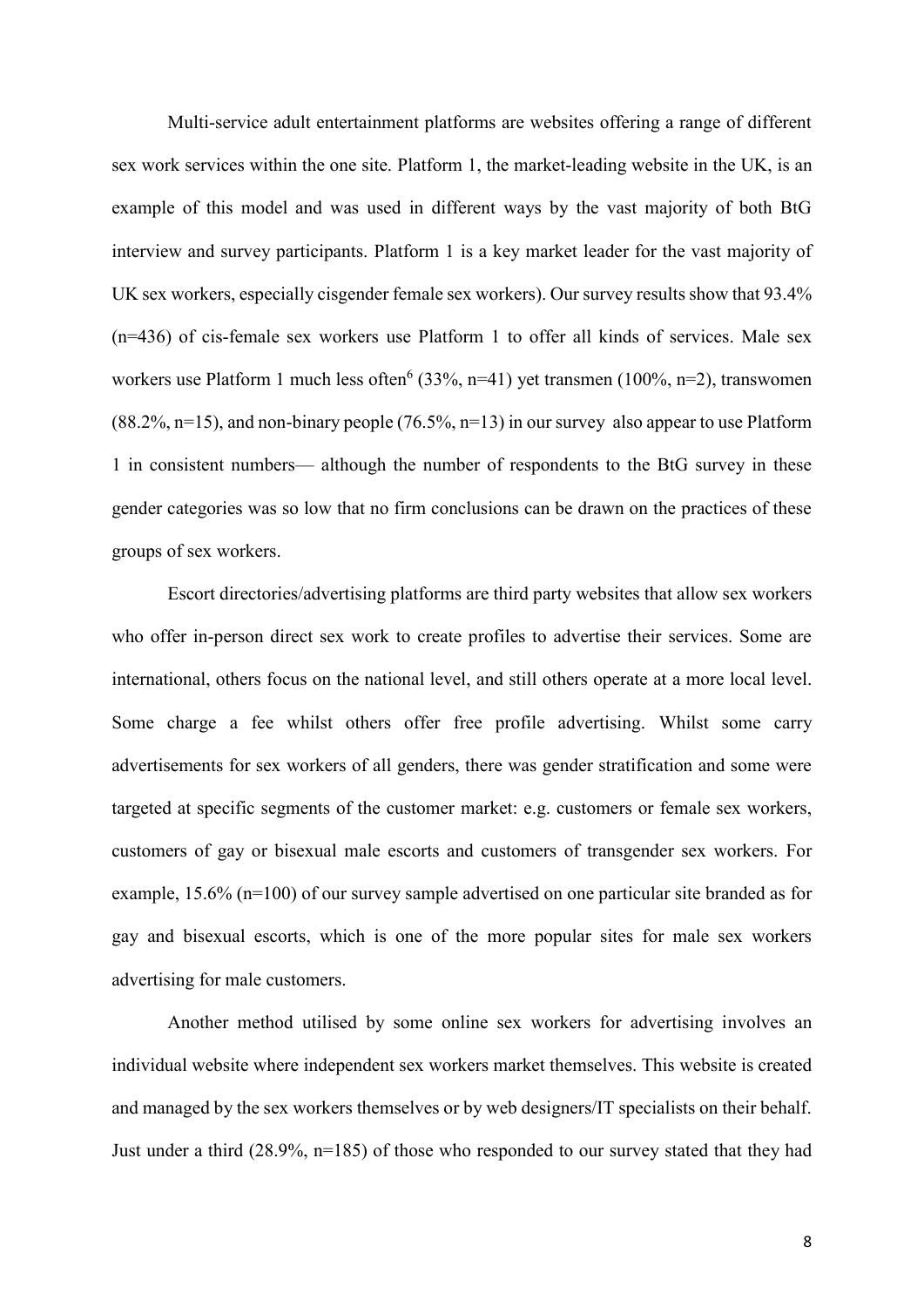their own website. Only four respondents who exclusively provided technology-mediated indirect services had their own website, suggesting that personal websites are predominantly used by those offering in-person services whether that be escorting, BDSM or massage, either solely or in combination with other services. In terms of the advantages of having a personal website, some sex workers spoke about how this freed them from having to rely on escort advertising sites, especially those that dominate the market, which meant they did not have to pay regular fees to those or deal with any technical or administrative problems which they felt could be encountered. As well as reducing overall reliance on other forms of escort advertising many of the interview participants talked about how advertising via their own website gave them more freedom to express themselves and be clear about the services they offer, as Kay, who provides escort services, noted:

So, the two, there's two main benefits to having a website, really. One is that Platform 1 has lots of rules and regulations about what you can say and what you can't say, so I wanted my own site so that I could put exactly what I needed to put on it.

It was also clear from interviews with sex workers who operated their own personal websites that being able to develop strong 'branding' was a key advantage and reason for their site. Twenty-five-year old Amber, who provides escort, massage, BDSM, and other services, talked about how her website enabled her to take advantage of her 'niche' and allowed her to 'differentiate [her]self' in a crowded market. Thirty-eight-year-old Liam, who provides erotic massage services, felt that creating a strong brand through his personal website proved lucrative in terms of attracting clients that were specifically interested in the type of service he offered: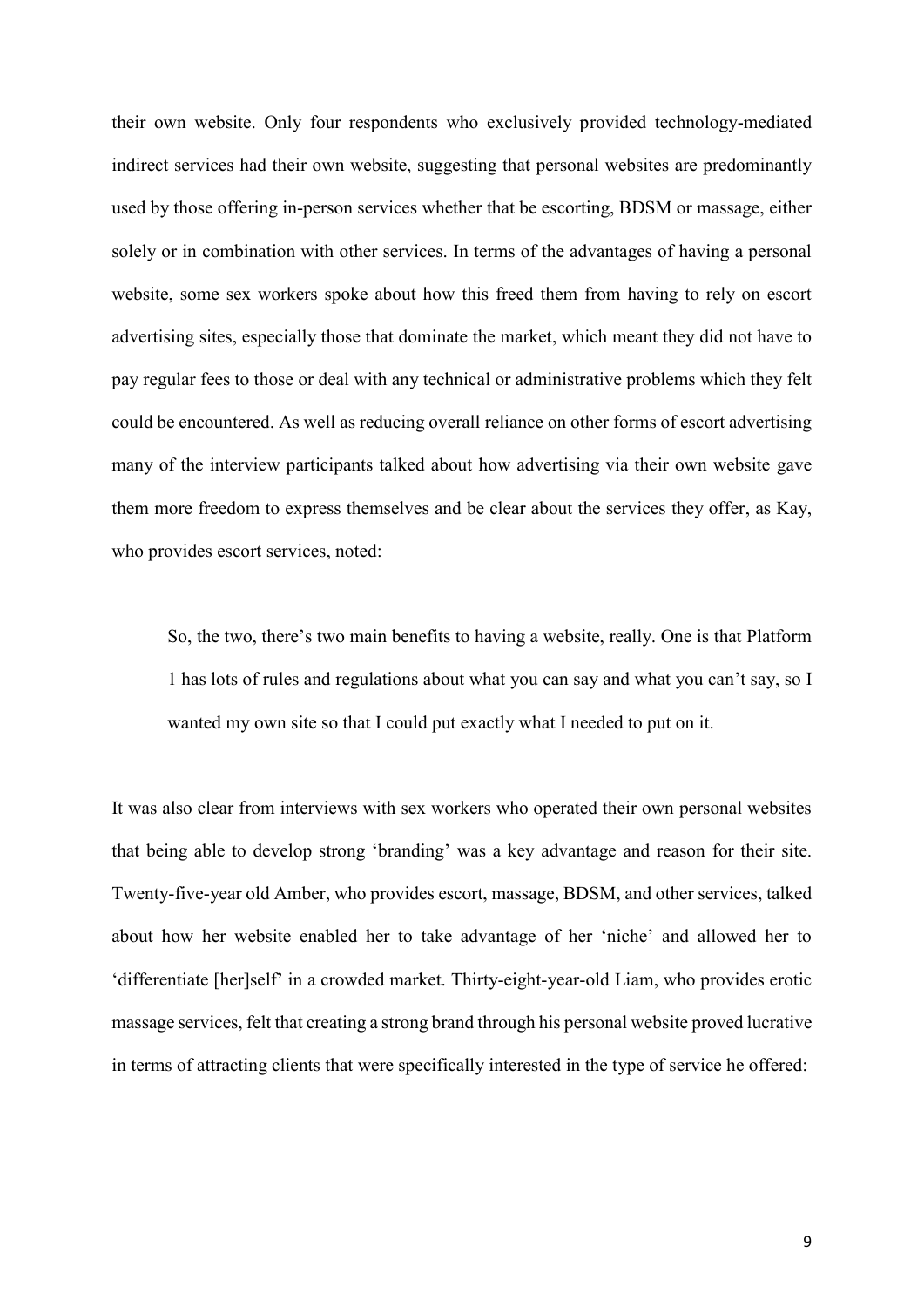What I've found is that people who come through my website are people who are directly interested in the service that I offer…Whereas people who came through much more generic websites, like Platform 18 or Platform 21 will often say, "And can you also do this? Can you also do that? Can you give me this? Can you give me that? I want this, I want it next time." Whereas now I get, I would say, pretty much the clients that I want to see. You know, I've created a product that – and a business that is now – is now attracting the people that I want to attract.

The ability to more clearly and directly brand their service through a personal website was seen as a major benefit for those who had one.

Dating and hook-up platforms were another space where services could be advertised and contact made with customers (Ljungberg 2017). These formed into two categories: a minority with designated commercial advertising spaces where sex workers can advertise their services openly and a majority which have policies prohibiting advertising for paid sex yet still feature such advertisements. Use of dating and hook up sites in this way was more common amongst male sex workers in the BtG study, indeed use of dating sites to sell sex has been addressed in previous work by Tyler (2015) who charts the changing ways in which male sex workers advertise their services since the advent of the internet. Tyler noted that men who used dating sites to sell sex often do this opportunistically rather than setting out necessarily to build a business as a sex worker. This was reflected among some of our participants. Some respondents did not use any paid sex work advertising sites because of the expense involved and advertised exclusively on free platforms, including dating sites and classified sites.

Classified advertising platforms are online advertising spaces/forums that allow individuals to post user-generated advertisements for a range of goods and services. Some classified sites permit sex work advertising and have dedicated and separate space for these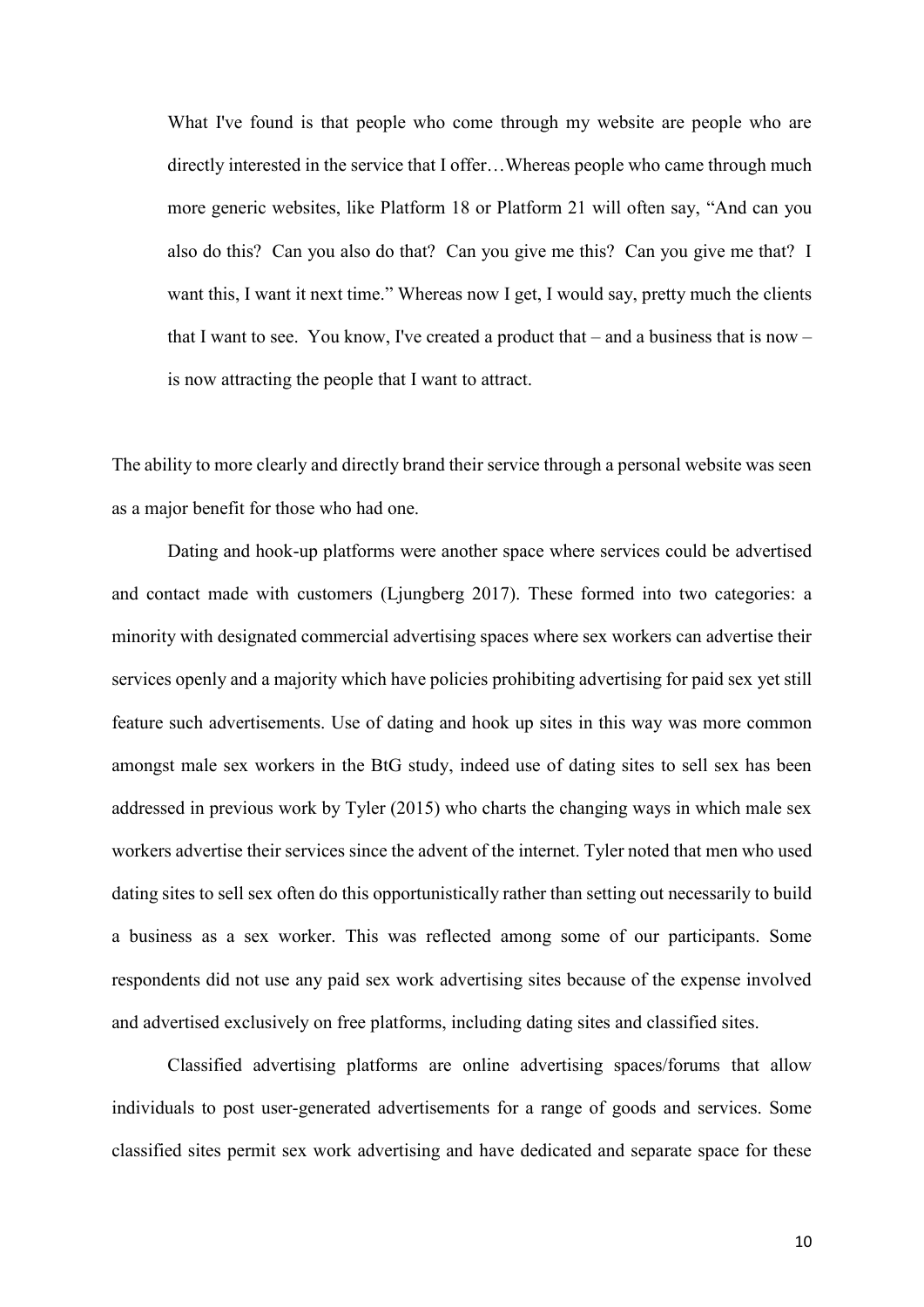while others prohibit it altogether. The use of signs and codes was also evident in the covert use of classified sites by male sex workers. For male sex workers, advertising themselves as a masseur was identified as a key strategy for subverting the restrictive rules on classified sites prohibiting adult advertising. Talking about his advertising on a classified site that forbids adult advertising Mac observed that he "advertised as body massage, so that way people think they're getting a whatsit and then you'll always get contacted and asked how much do you charge – and then when you turn up to the job they don't even want a body massage." Twenty-seven years old Ruz, who provides escort services, echoes this when he describes how on classified sites he is "saying like 'masseur' but everybody knows anyway when they like message me. They always ask for extra and it's always included of course."

It was rare in our interviews with female sex workers for them to discuss covert use of dating and classified sites to advertise sexual services in the same way as male sex workers did. Platform 33, a classified site that forbids adult advertising, was used by 21% (n=26) of the cisgender male sex workers who responded to our survey but just 4.5% (n=21) of the cisgender female sex workers. Classified sites that permit open adult advertising were, however, used more by female sex workers, although in relatively low numbers according to the results of our survey. For example, just 15.6% (n=73) of women who responded to our survey used Platform 32, a key UK-based classified site that permits adult advertising. There were also mixed opinions on the effectiveness of this advertising source among female sex workers. Fifty-threeyear old Jill, who provides escort, webcamming and other services, said that Platform 32 was the most important advertising source for her and she got more business from that site than any of the others. Lavy and Helen, both migrant sex workers, used Platform 32 as their only source of advertising and were satisfied with the level of business it brought them, yet this was a classified site which had a specific section for escorts which had been developed by the company and no covert presence was required. Other sex workers were more critical of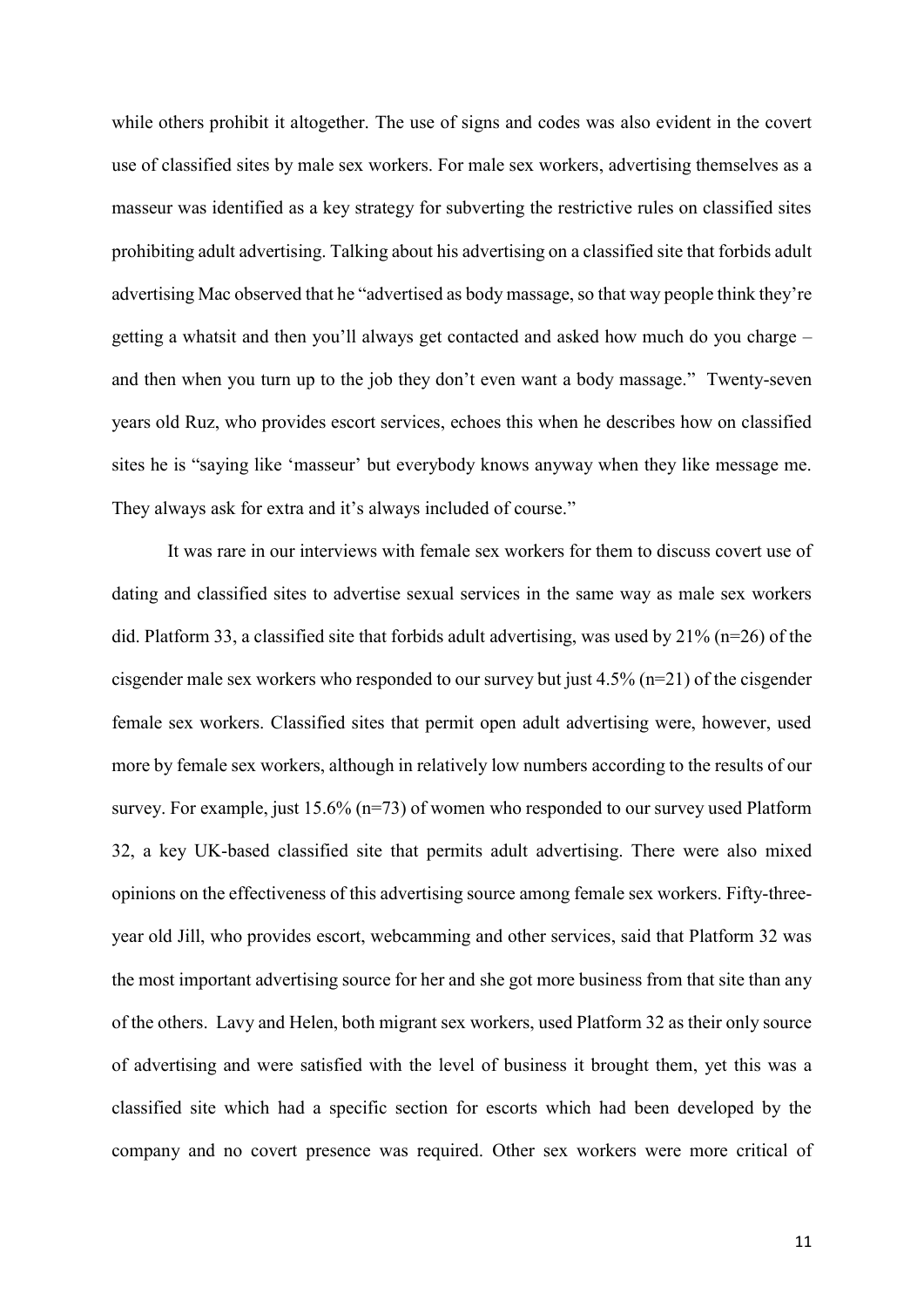classified sites and felt that they produced a lot of time wasters and 'low quality' clients because, as thirty-seven-year old Eloise, who provides escort and erotic massage services, says, "they're not really genuine guys looking for punt, but they're on there looking for a new car or a washing machine and then they think, oh, I'll just go in adult section that's on there and piss about, you know what I mean?"

The reasons sex workers gave in qualitative interviews for adopting different marketing strategies were varied and decisions on how to engage with the internet were influenced by a range of factors. These included practical considerations like financial outlay and privacy concerns but the study findings also show how structural factors such as migration status and educational background may also impact choices and decisions. A range of sex workers use social media platforms such as Twitter, Facebook, Instagram and Snapchat to market themselves and their services and to network with customers and peers and it is to this networking with other sex workers which we now turn.

### **Networking, peer support and advocacy**

Online spaces have become vital for connectivity enabling sex workers to network and access peer support and advocacy. In the survey of sex workers, 61% of respondents (n=391) strongly agreed, and a further 19.7% (n=126) tended to agree that the internet gave them access to such networks and support. When survey participants were asked about the main websites or online platforms they used for advice or support those identified by the highest proportion of respondents were sex worker forums. There are a number of forums utilised by sex workers for advice about how to make best use of specific online advertising platforms but where wider peer advice can be accessed. One particular forum was most frequently identified in our survey when respondents were asked which online sources they use to access advice 45.7% (n=211)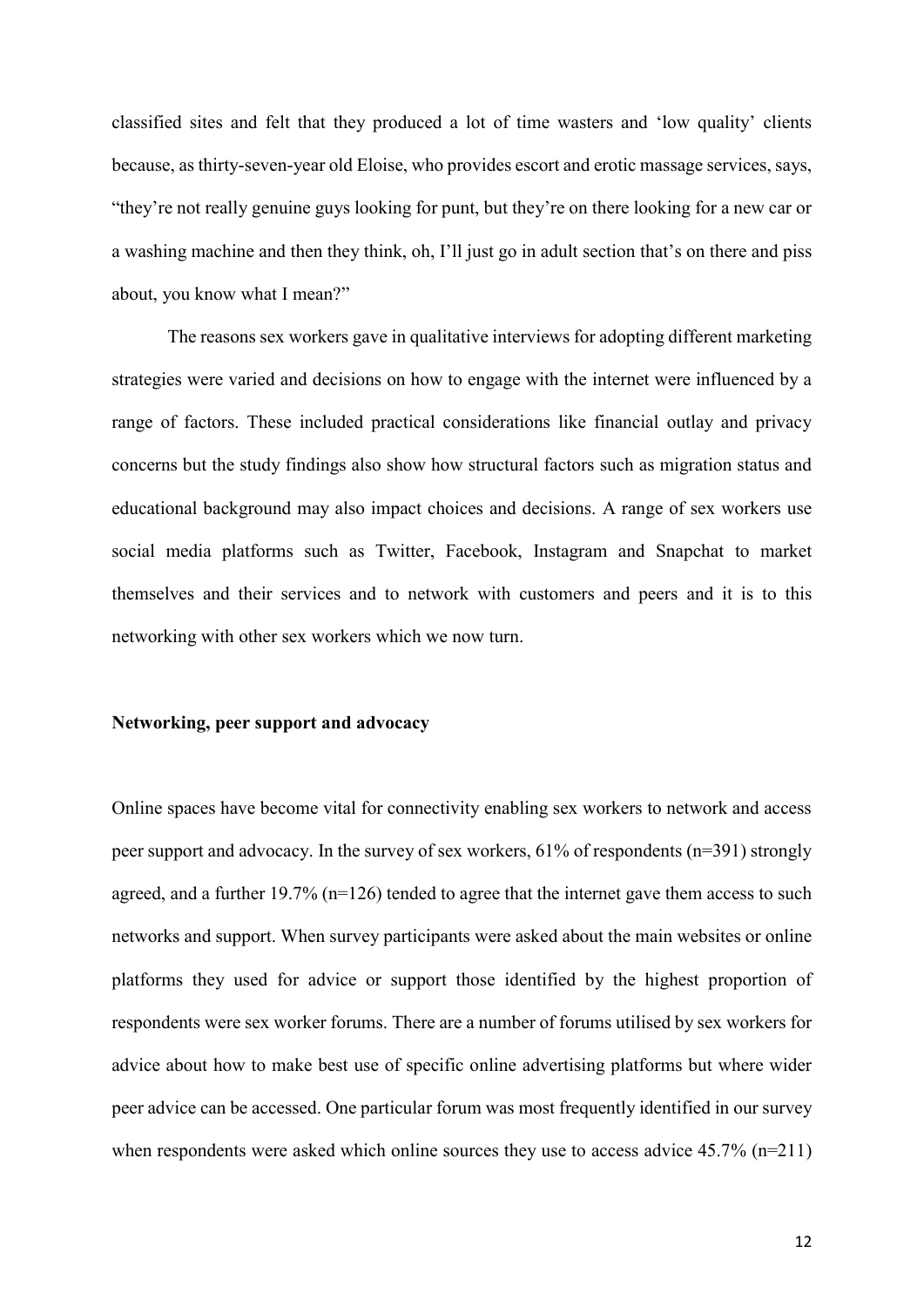of respondents said they used. Several sex worker-led forums have been established by UK sex workers to facilitate peer information-sharing and support. Sex workers can register, read threads that relate to issues they are interested in, and post requests for advice. The second online platform most identified for advice by 39% (n=180) of respondents was one of the longest established and was the second most popular source identified by women in our survey (45.7%, n=165). A forum more recently established, specifically for UK-based gay and bisexual male escorts and masseurs, was the most popular form of support for male sex workers in our survey by over a third (39.3%, n=24). The type of sex work job individuals performed shapes forum use and in open ended survey data and interviews respondents identified forums they utilised which were specifically for workers performing certain jobs, such as erotic dancers, webcammers, and BDSM providers.

Forums play an important role in fulling the advice and support needs of a considerable section of internet-based sex workers but use varies, with some workers using them regularly and others only more occasionally. The safety benefits of forum membership include information-sharing about customers, warnings and access to safety buddies. Other main benefits identified with respect to forum participation included combating the isolation of lone working, getting practical information from peers, a space to socialise with colleagues and a sense of community, plus providing a particularly useful resource for 'newbies' with little experience of sex work. Some sex workers choose not to participate in forums due to concerns about privacy and anonymity, a view that tensions and conflicts between sex workers could take place in these spaces, or because they already had information and support they required.

In our survey  $34\%$  (n=157) said they used Twitter and 16.2% (n=75) used Facebook for advice and support. A key trend amongst online sex workers is the use of social media platforms and free messaging apps, such as Whatsapp, to form private groups for professional networking, support and sharing safety information. These groups varied in size: some had a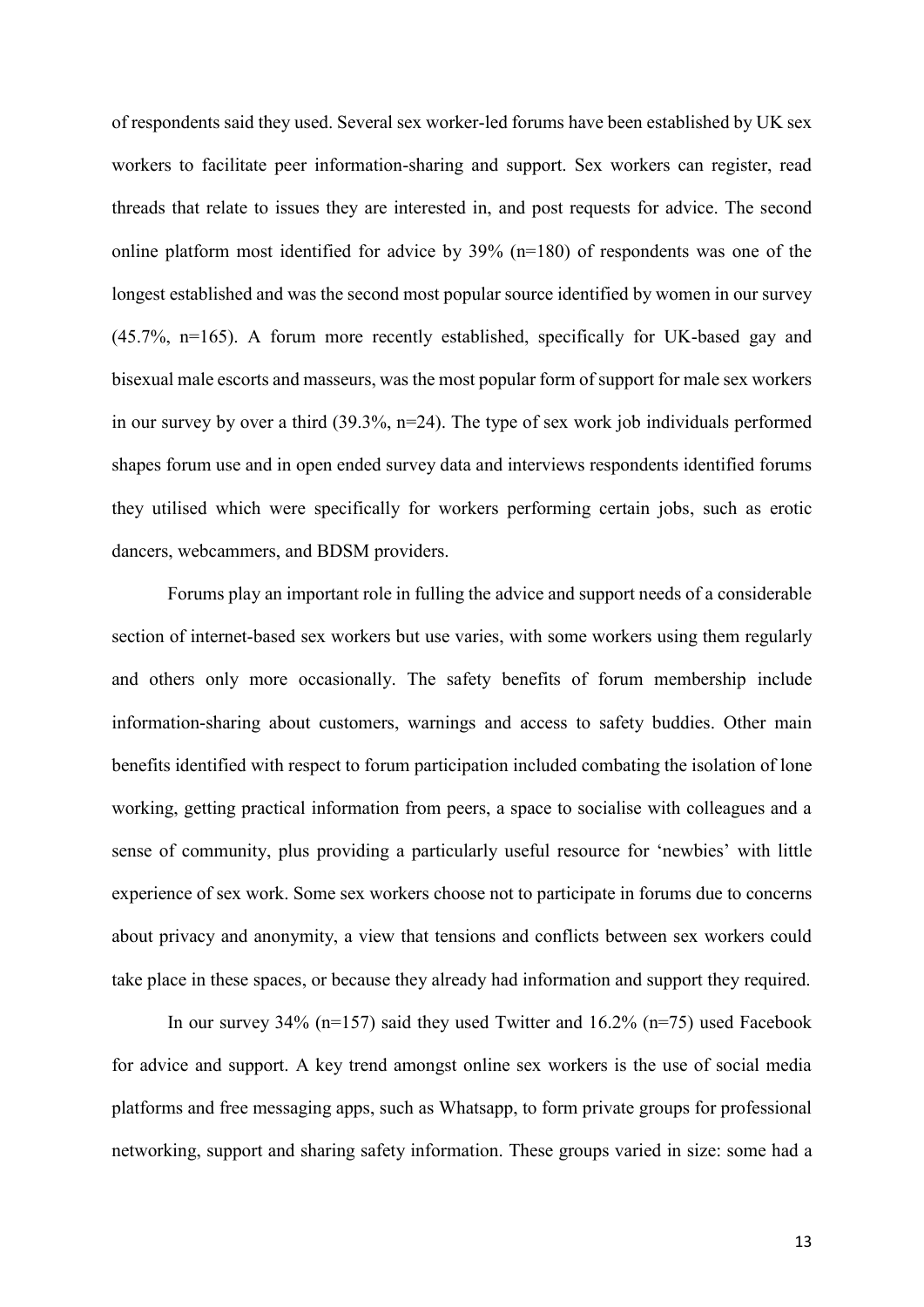large membership and geographical reach, others were smaller and localised or were formed by small groups of close colleagues or friends working in the sector. These closed online networks provided many of the same benefits of the established sex worker forums, including reducing the isolation experienced by independent lone workers. Some responded saw these networks as more personalised spaces which gave the option for smaller networks to form. Whilst we cannot explore in any depth here, an important finding was that increased online connectivity between sex workers has continued to enable sex worker activism (Ray 2007a), with online platforms being utilised creatively by sex workers in the UK as a vehicle for advocacy and activism around sex worker rights and as a tool for collective and individual voices (Sanders et al 2018).

## **Policing online sex work**

Existing research on the policing of sex work has focused on the policing of sectors of the sex industry that have visible locations such as brothel-based sex work and street sex work (Feis-Bryce 2018) In the UK context, BtG was the first national study to focus specifically on the policing of internet-enabled sex work (Sanders et al. 2018). One key finding was the majority of police participants were aware that sex markets had undergone changes in the past decade, but detailed knowledge of the nature and extent of these changes and of developments in internet-based sex work was variable. Many police service areas identified their work on the policing of online commercial sex markets as in its infancy. Two key reasons were identified for this: that the policing of sex markets had historically been focused on more visible aspects of sex work, such as street-based work, often responsive to complaints or concerns raised, and also that a lack of resources limited the development of policing in this sector. Overwhelmingly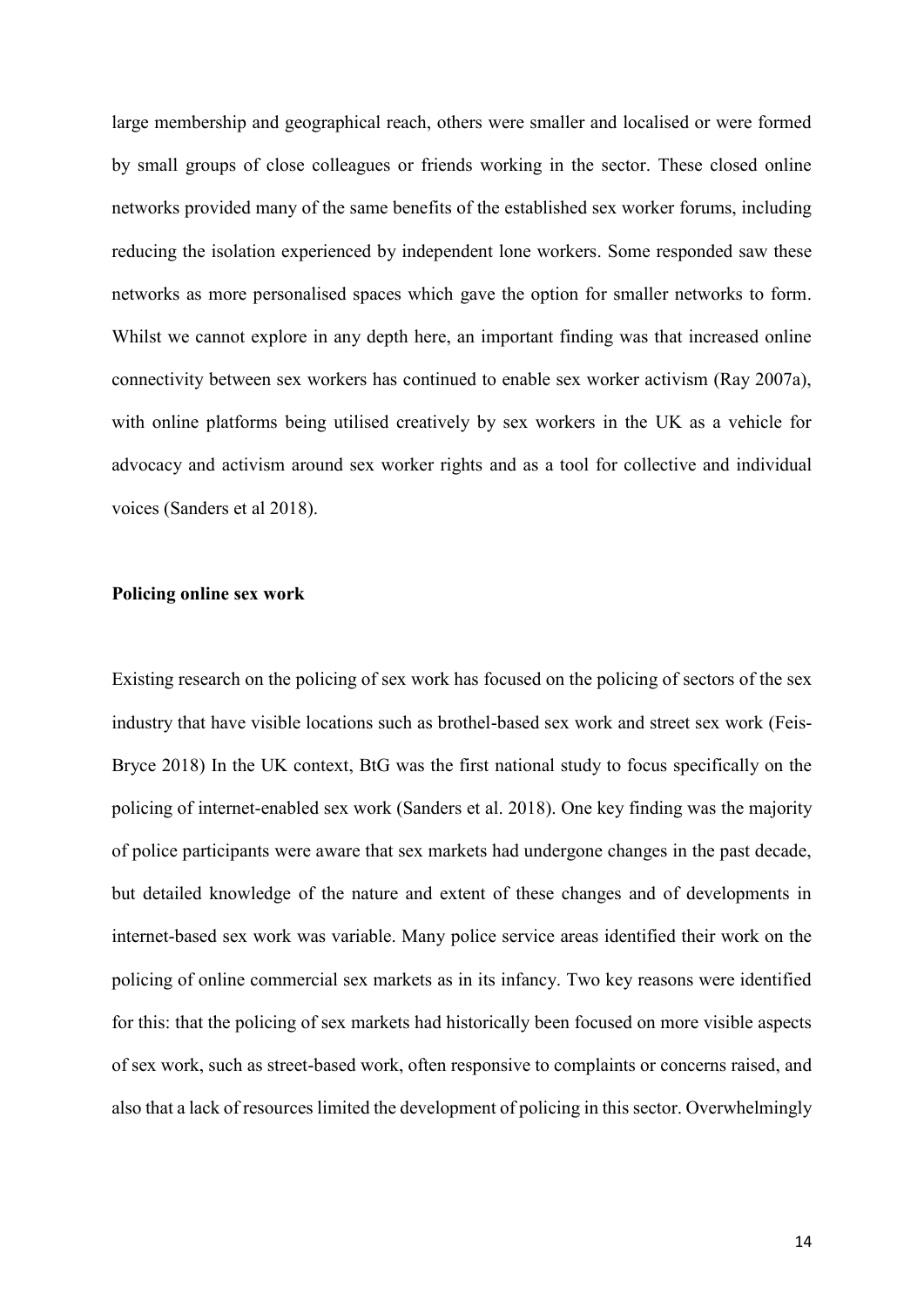policing of online markets to date focused on female sex work and few police mentioned male sex work.

The two main ways that police services were engaging with online markets were in relation to their responses to sex trafficking and wider public protection agenda. The majority of police activities in relation to online platforms, which had or were taking place, were doing so within the sex trafficking policing portfolio. During the period BtG fieldwork was taking place sex trafficking emerged as a priority for national government with a number of initiatives to identify victims of trafficking coordinated by national policing entities specifically the National Crime Agency taking place, these involved forces throughout the UK. This meant that within local force areas a higher priority was being placed on policing modern slavery of all forms, including slavery within the sex industry. Generally, there was less awareness of the independent/voluntary nature of much online sex work and, with the focus on sex trafficking made salient issues of labour protections and the safety of those sex working of their own volition a lower priority. Thus, for example, online intelligence-related searches and 'mappings' carried out by some police were primarily focused on issues related to safeguarding against sex trafficking, with assumptions sometimes made that migrant sex workers are by definition victims of trafficking. This picture may be contrasted with the voices of migrant sex workers interviewed for the BtG study, many of whom presented a diversity of reasons for engaging with sex work that were quite similar to those presented by UK nationals participating in the research.<sup>7</sup>

Moreover, police activities targeting sex trafficking and exploitation could impact the working practices of consensual sex workers and could have implications for their safety and privacy. A primary element of activities in relation to monitoring sex markets was the identification of certain indicators of vulnerability and exploitation. There was some consciousness amongst officers that certain indicators used by police officers to identify

15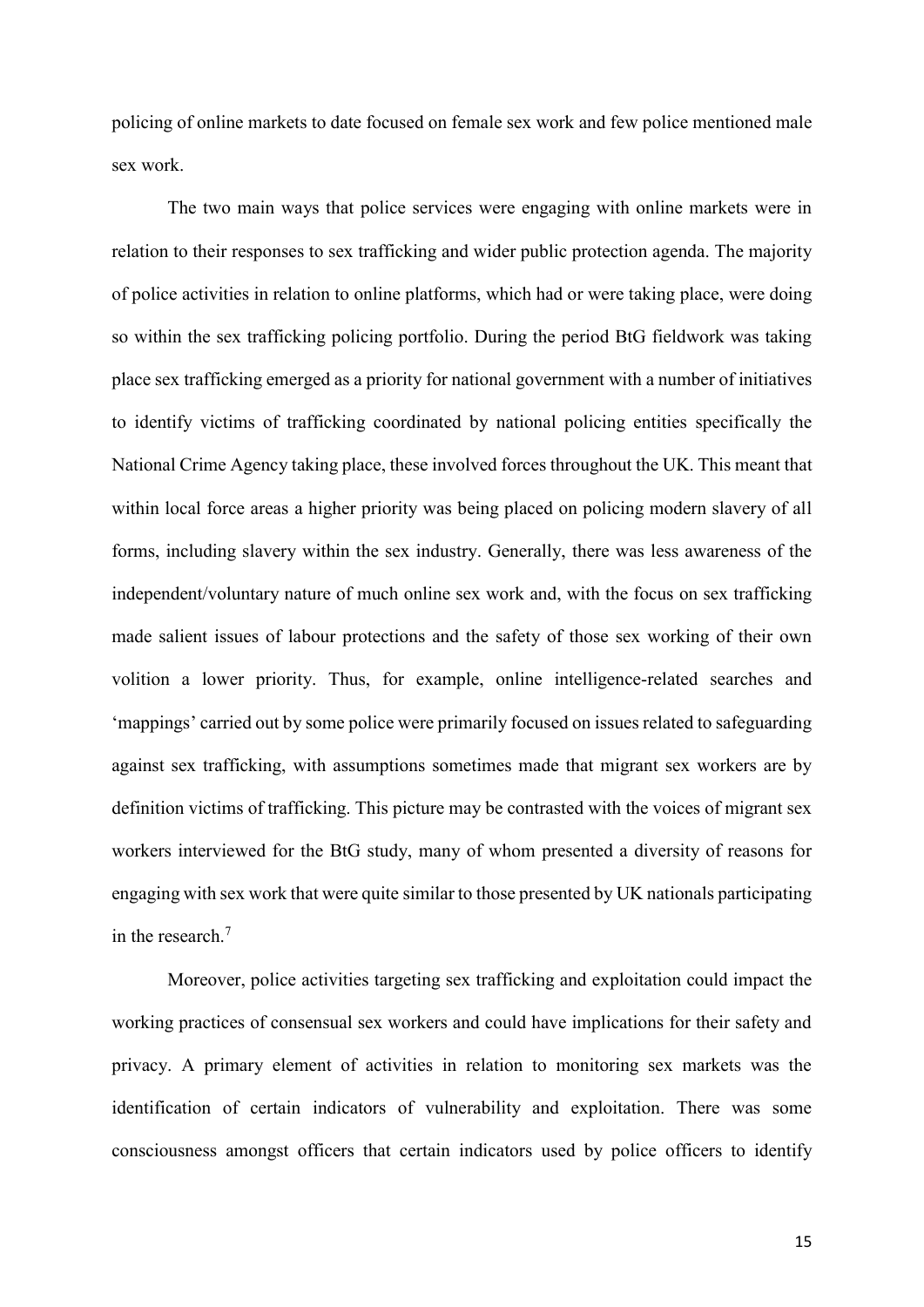trafficking or sexual exploitation which were used by police officers might also identify sex workers who were not trafficked or otherwise exploited, although this was not the intention of specialist teams. The potential implications of police actions related to sex trafficking also involving those working of their own volition include disruption of sex workers' business as well as stigmatisation and potential threats to their safety if they are forced to work differently or to move from their current premises because their privacy has been compromised or due to increased reluctance to trust and report crime to the police.

Within this wider public protection agenda, some police consider online sex work specifically within the remit of policing 'vulnerability' (Brown and Sanders 2017), and safeguarding work some police identified that amongst online sex workers were those who experienced a number or vulnerabilities. This could include sex workers whose involvement in sex work meant that they were targeted by a range of individuals aiming to exploit and harm sex workers, making made them a 'vulnerable' group, for some forces this did include targeted violent and other crimes against sex workers. Community development and liaison work with the online sex work community was less common, with few police services involved in targeted initiatives to build trust in the police amongst online sex workers, including encourage and increase the level of reporting of crime amongst people working this sector to the police. Only a minority of police referred to specific cases of crimes against online sex workers, including digitally facilitated crimes such as online abuse, harassment and abuse, that had been reported to them and investigated.

The large majority of police officers were of the view that crimes against internet-based sex work were under-reported to them, which was confirmed by findings from the sex worker survey (Sanders et al. 2017). Only a minority of police pointed to approaches in which they had ongoing community development work with sex workers and projects to build trust to better facilitate reporting of crime or exploitation. Proactive work with the online sector beyond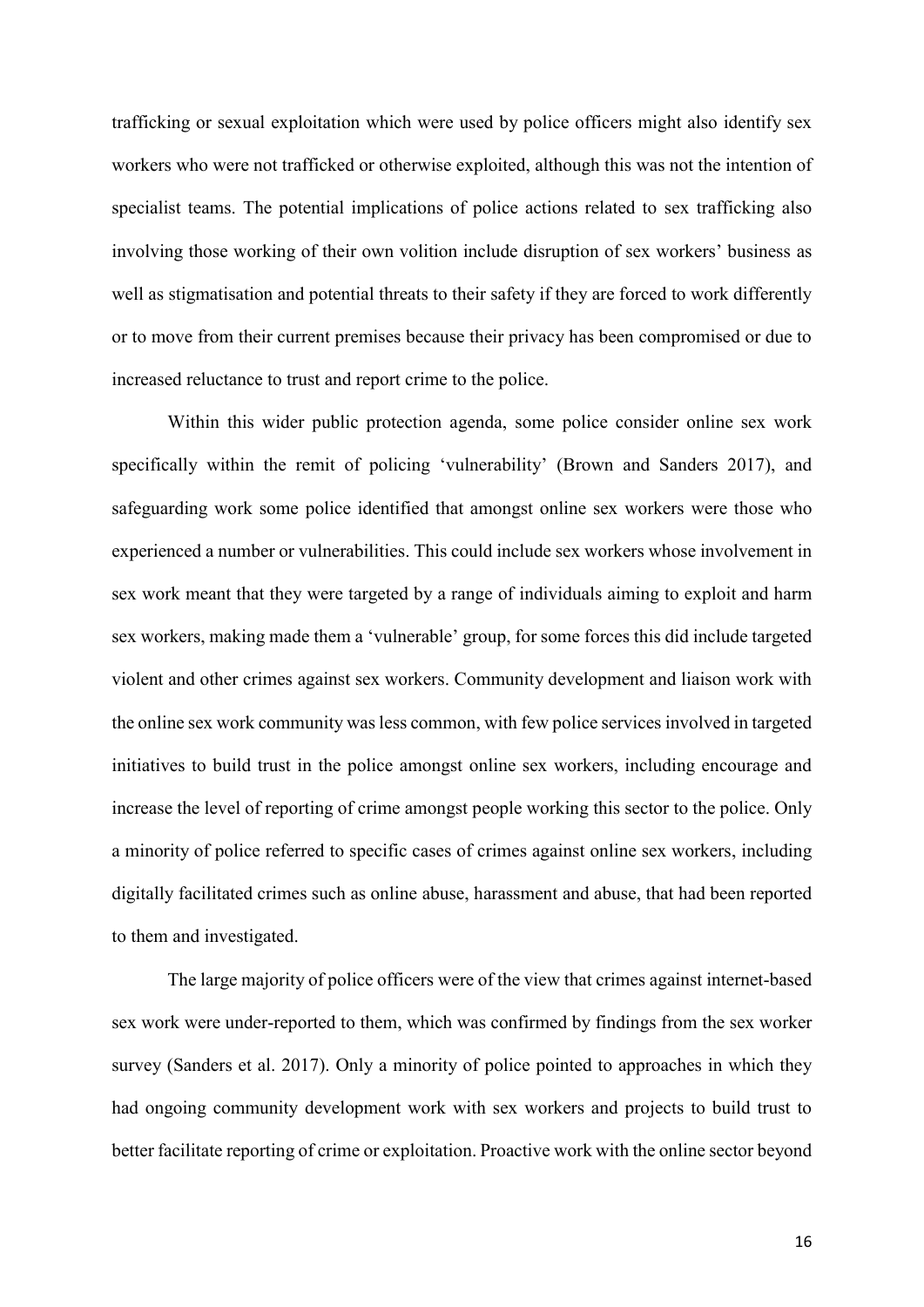the sex trafficking agenda was rare, although one police service<sup>8</sup> stood out in terms of such work and this had been enabled by a government grant to develop policing in the online sector under a safeguarding approach which had a focus on developing more trusting and confidence in the police amongst sex workers to increase reporting of crime through specialist police liaison officers and work with local support projects.

Police interview participants acknowledged inconsistencies in the interpretation of laws relating to sex work and noted that a key concern was to ensure greater safety and protection for sex workers. There were mixed views about how sex work should be regulated, but there was general agreement amongst police interviewees that sex workers' safety and protection should be paramount. Only a small number of police participants felt there should be more stringent regulation of websites advertising sexual services. Others felt this could reduce cooperation between sex workers, police and websites, make it more difficult to identify and investigate those who exploit sex workers such as organised crime groups, driving the sector underground and possibly onto the dark net, making it even more challenging for police forces. Yet several police felt online advertising platforms should be more proactive in measures to safeguard against exploitation, trafficking and slavery. One of the issues raised by all groups of research participants including police officers was the way in which the UK laws relating to managing or assisting in the management of a brothel and 'controlling prostitution for gain' can be enforced in ways which may impact negatively on sex workers based collectively. The majority of officers identified the need for a more strategic approach to sex work which does not penalise sex workers or involve activities which make the sex industry even more hidden and hard-to-reach, creating a context in which levels of confidence in the police and reporting are more likely to increase.

# **Conclusion**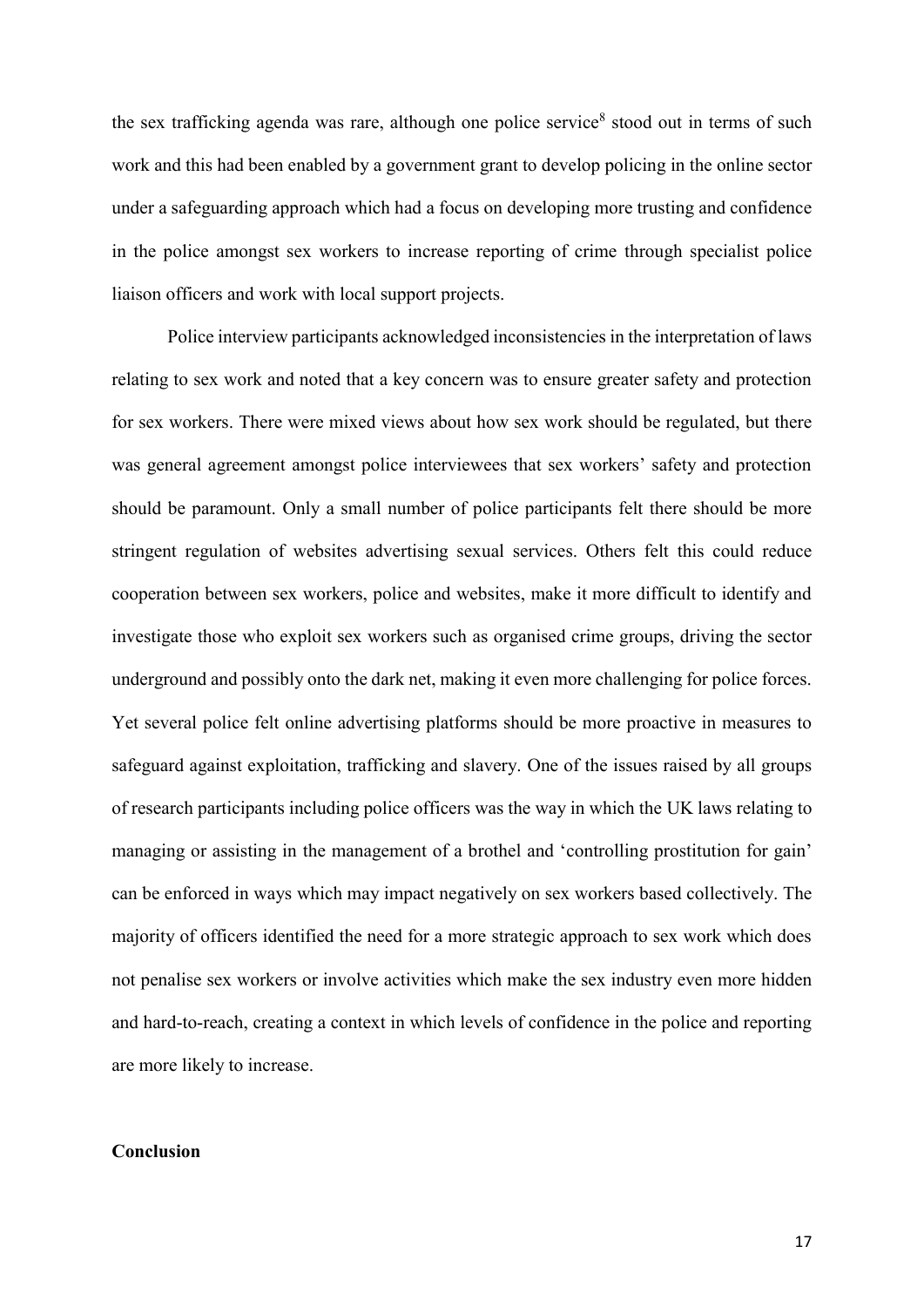In the UK and globally, online and digital technology has transformed the sex industry. Sanders et al (2018) have illustrated how, amongst other things, these technologies have created new forms of advertising/marketing for adult services, new forms of commercial erotic labour, new business models for sex workers and third parties involved in the sex industry and new tools for sex workers to utilise as part of their safety repertories. At the same time, the move online has created vehicles for digitally enabled forms of abuse and violence against sex workers, accordingly presenting new challenges for policing and wider regulation.

In this chapter we have described how new forms of sexual commerce, online sex work spaces, marketing strategies, working practices, professional networking, and peer support have emerged during the last decade in the UK. These have been shaped by online and digital technologies. Future technological innovation, alongside other changing socio-political dynamics, will continue to reshape sex work in the UK and globally where markets will merge, flourish, diverge and change in a very fast-paced technologically-oriented point in capitalism. Sanders et al. (2018) capture the dynamic nature of contemporary internet-based sex work, such that:

developments will already be underway which morph and change the way the online sex industry operates, both from internal technology features to other statutory changes in policing, methods of regulation and even perhaps legal changes. Therefore, the digital sex markets are always in a state of flux, responding to the market, influenced by the political landscape and exploited by those intent on causing harm as well as by the ingenuity and creativeness of the 'tech savvy' sex workers who create new business spaces and opportunities within the shifting online terrain. (Sanders, et al, 2018 pp 163)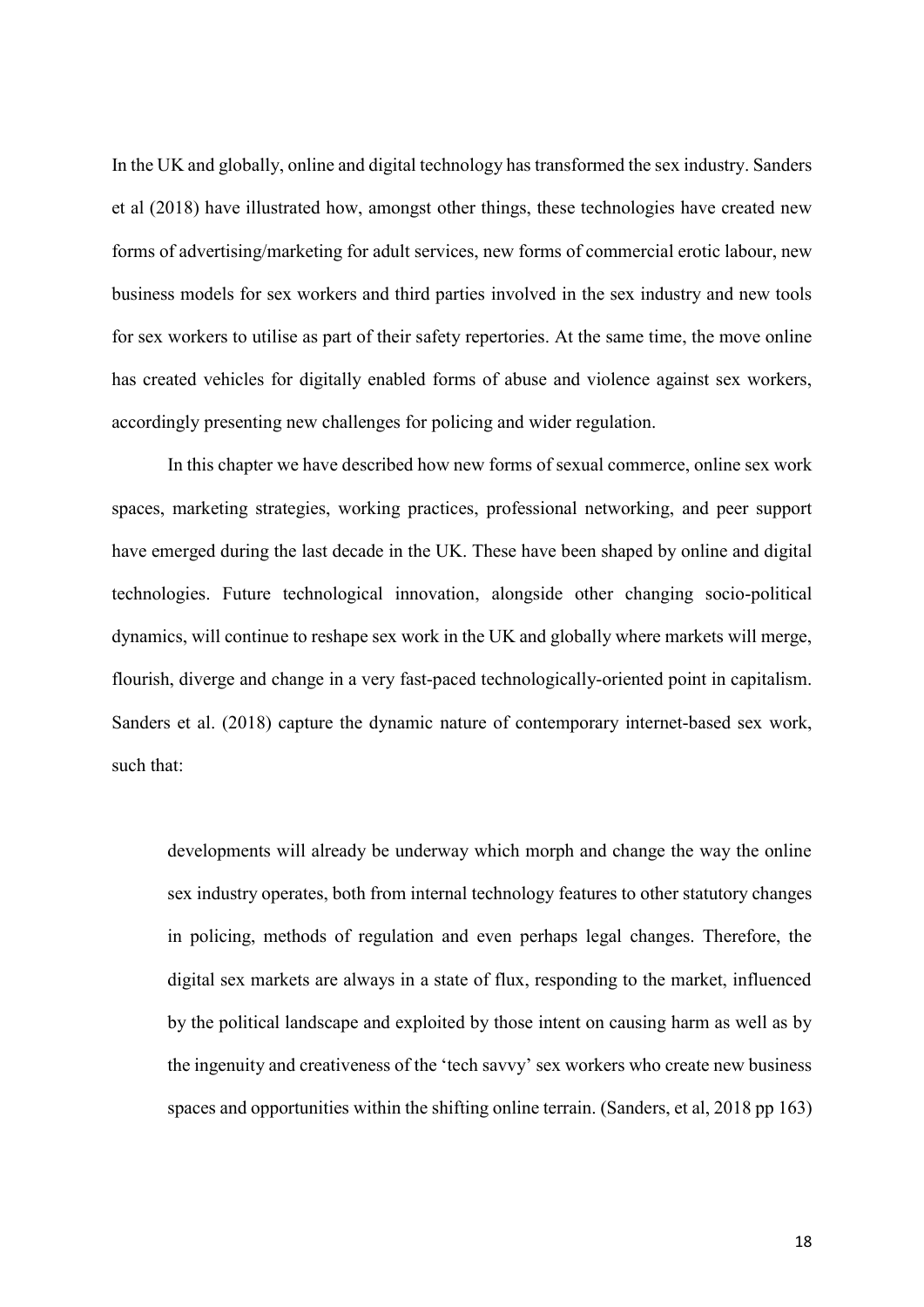We are eager to see what happens to the organisation of the sex industry in the next decade as new forms of technology, possibly ones that we have yet to imagine, alter the terrain of commercial sexual services, sexual behaviour and consumerism.

#### **Works Cited**

- Bernstein, E. (2007) *Temporarily yours: intimacy, authenticity and the commerce of sex.* Chicago: University of Chicago Press.
- Brown, K., and Sanders, T. L. M. (2017) 'Pragmatic, progressive, problematic: addressing vulnerability through a local street sex work partnership initiative', *Social Policy and Society*, 16 (3), 429–441.

Cooper, E (2017) 'On-Street, Off-street and Online: the dynamic liminalities of sex work' Paper presented at: *Displacing Sex Work conference*, 15<sup>th</sup> March 2017, Aalborg

University, Copenhagen.

Cunningham, S., Sanders, T., Scoular, J., Campbell, R., Pitcher, J., Hill, K., Valentine-Chase, M., Melissa, C., Aydin, Y., Hamer, B (2017) 'Behind the Screen: Commercial Sex, Digital Spaces and Working Online' *Technology in Society, http://www.sciencedirect.com/science/article/pii/S0160791X17302117*

Cunningham, S. and Kendall, T. D. (2011) 'Prostitution 2.0: The Changing Face of Sex Work', *Journal of Urban Economics*, 69 (3), 273-287.

Feis-Bryce, A. (2018) Policing sex work in Britain: a patchwork approach in Sanders, T and Laing, M (eds) *Policing the Sex Industry*. 19-37. London: Routledge.

Jones, A (2015) 'Sex work in a digital age', *Sociology Compass*, 9 (7), 558-570.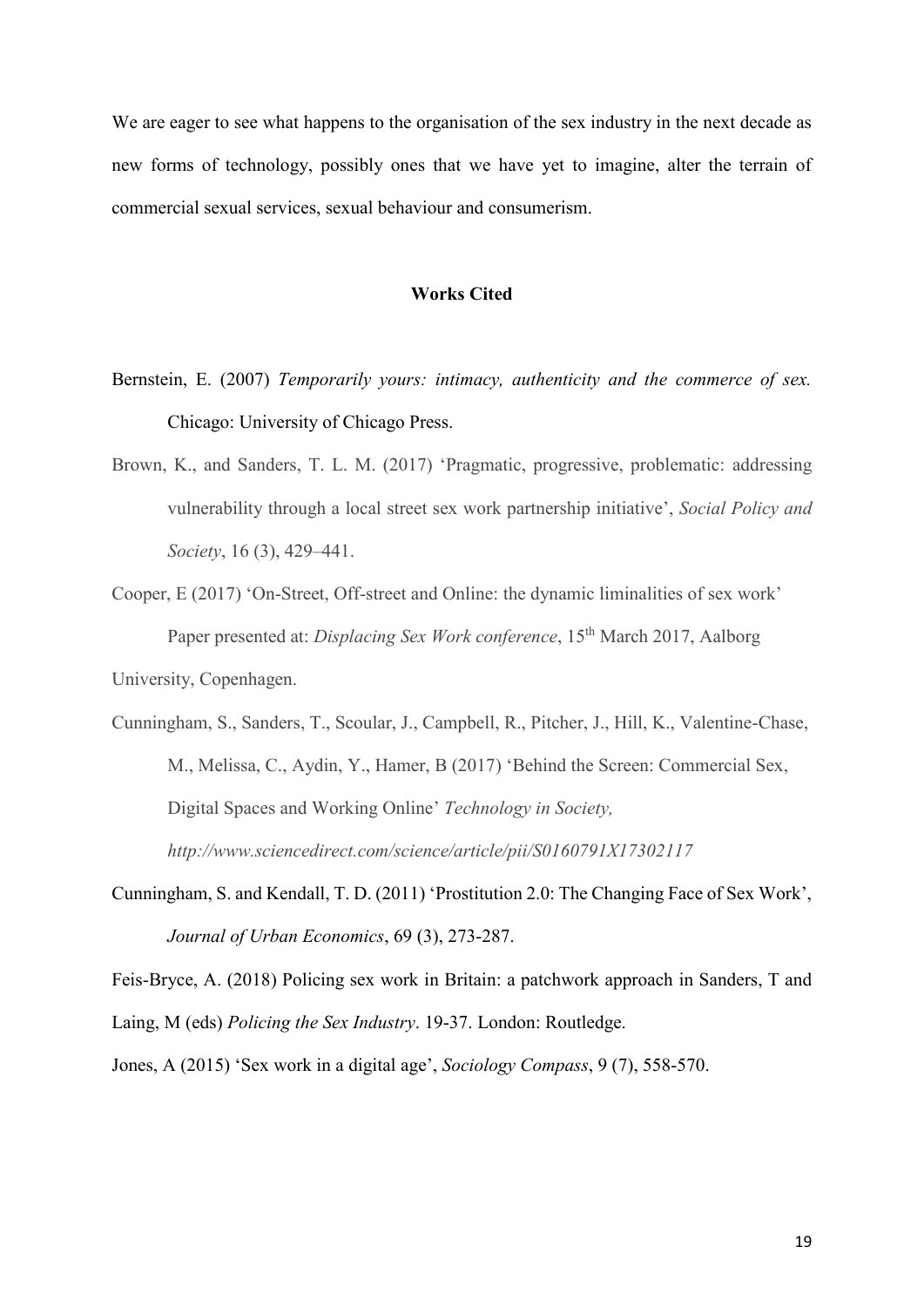- Ljungberg, E. (2017) 'Liquid, invisible and always available? Sex work and mobile communication'. Paper presented at Paper presented at: *Displacing Sex Work conference*, 15<sup>th</sup> March 2017, Aalborg, University, Copenhagen.
- Pitcher, J. (2015a) 'Direct sex work in Great Britain: reflecting diversity', *Graduate Journal of Social Sciences*, 11 (2), 76-100.
- Pitcher, J. (2015b) 'Sex work and modes of self-employment in the informal economy: diverse business practices and constraints to effective working', *Social Policy and Society*, 14 (1), 113-123.
- Ray, A (2007a) *Naked on the Internet: hook-ups, downloads and cashing in on Internet sexploration*. Emeryville: Seal Press.
- Ray, A. (2007b) 'Sex on the open market: sex workers harness the power of the internet'. In

Jacobs, K., Janssen,M. & Pasquinelli, M. eds. (2007) *C'lickme: a netporn studies reader*. Amsterdam, Institute of Network Cultures, pp. 45-68.

- Sanders, T. (2005) 'It's Just Acting: Sex Workers' Strategies for Capitalising on Sexuality', *Gender, Work and Organization,* 14 (4), 319-342.
- Sanders, T. (2008) *Paying for Pleasure: Men who Buy Sex*. Cullompton: Willan.
- Sanders, T., Connelly, L. and Jarvis-King, L. (2016) *'*On Our Own Terms: The Working Conditions of Internet-Based Sex Workers in the UK', *Sociological Research Online,* 21 (4), 15.
- Sanders, T., Scoular, J., Campbell, R., Pitcher, J., Cunningham, S. (2018) Internet Sex Work. Basingstoke: Palgrave Macmillan.
- Sharp, K. and Earle, S. (2003) 'Cyberpunters and Cyberwhores: Prostitution on the Internet', in Y. Jewkes (ed.) *Dot Cons. Crime, Deviance and Identity on the Internet*, Cullompton: Willan Publishing, pp 36-52.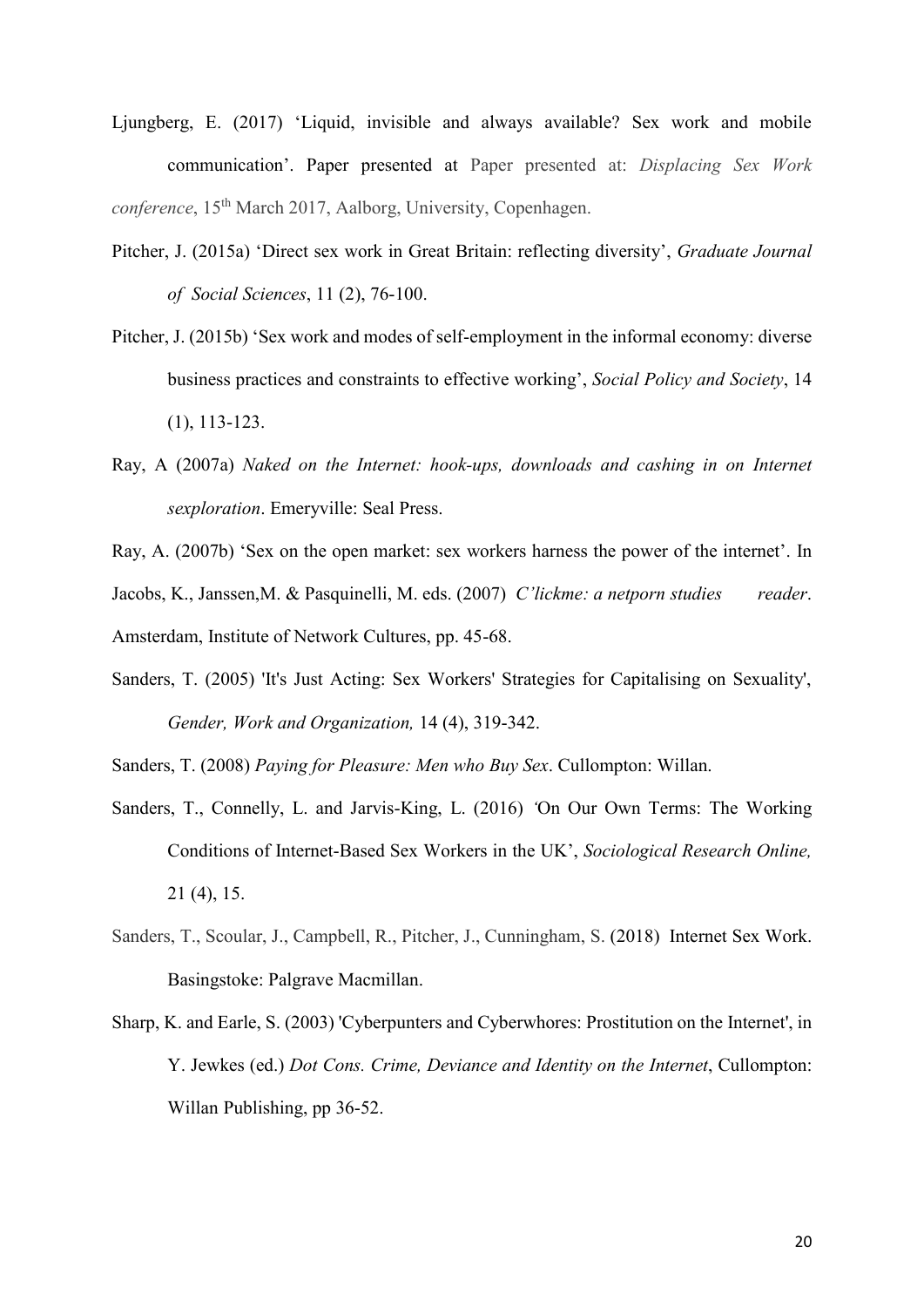- Smith, N. and Kingston, S. (2015) *Policy-relevant report: statistics on sex work in the UK.*  Universities of Birmingham and Lancaster.
- Walby, K. (2012) *Touching Encounters: Sex, Work, and Male-for-male internet Escorting.* Chicago: University of Chicago Press.

<sup>1</sup> Bondage, Domination, Sado Masochism-some sex workers are specialist providers of BDSM services working as for example Dominatrices, submissives or other specialist roles. Note some of these can be provided in person and also indirectly mediated by digital technology.

**.** 

 $2$  In webcamming the models perform shows, often but not always including nudity or sexual content, in front of their webcams, which are then streamed to customers watching on their own personal devices (computers/tablets/phones).

<sup>3</sup> Phone sex chat is not an innovation of the digital age but we classify it as a form of indirect Internet-based sex work because it has also evolved with technological innovations.

<sup>4</sup> Instant messaging involves sex workers providing a text chat service to customers. It operates like text messaging where the sex worker and customer communicate via typed messages on their personal devices. Some adult platforms facilitate instant messaging and allow the sex worker and customer to receive messages from each other without having to share any contact information as the messages are sent through a facility on the website. Instant messaging is charged by the messages received from the sex worker and there are character limits per message.

<sup>5</sup> 'Modern slavery' was a policy priority for the UK government at the time of our research fieldwork and this was reflected in policing priorities and roles for example most police service areas had named strategic leads for modern slavery. The Modern Slavery Act 2015 encompasses all modern slavery offences in the UK including slavery, servitude, forced

21